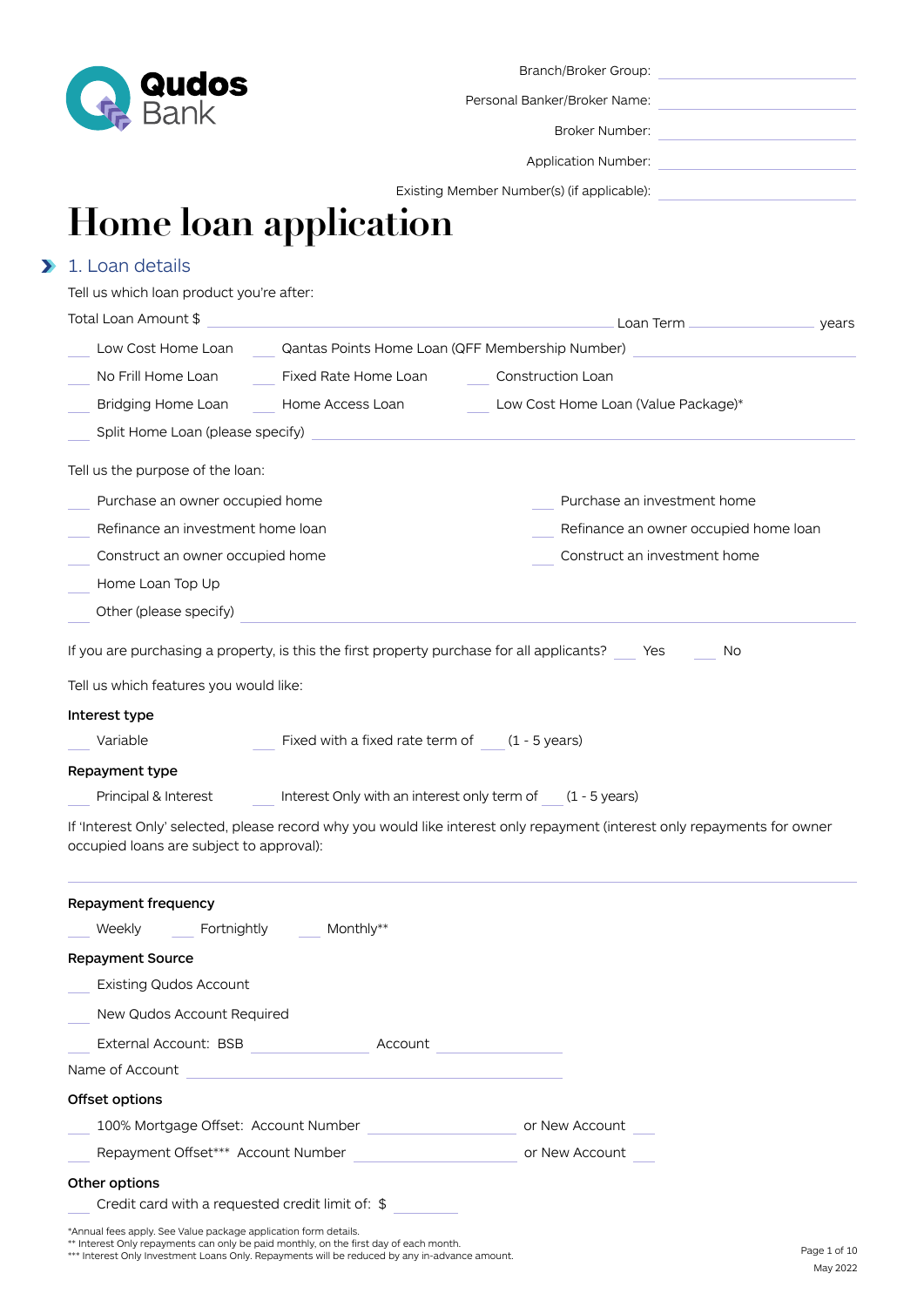# 2. Property offered as security (if known)

 $\sum$ 

| First Security Purchase Price/Estimated Market Value: \$                                                                                                                                                                             | Property ownership: |
|--------------------------------------------------------------------------------------------------------------------------------------------------------------------------------------------------------------------------------------|---------------------|
| Address: <u>contract and contract and contract and contract and contract and contract and contract and contract of the contract of the contract of the contract of the contract of the contract of the contract of the contract </u> |                     |
|                                                                                                                                                                                                                                      |                     |
| Phone: Email: Email: Email: Email: Phone 2014 19:30 19:30 19:30 19:30 19:30 19:30 19:30 19:30 19:30 19:30 19:30 19:30 19:30 19:30 19:30 19:30 19:30 19:30 19:30 19:30 19:30 19:30 19:30 19:30 19:30 19:30 19:30 19:30 19:30 19       |                     |
| Second Security Purchase Price/Estimated Market Value: \$ _______________________ Property ownership: __________________________________                                                                                             |                     |
| Address: 2008 2009 2009 2009 2009 2009 2009 2010 2020 2031 2040 2051 2062 2073 2084 2095 2009 2010 2011 2012 20                                                                                                                      |                     |
|                                                                                                                                                                                                                                      |                     |
|                                                                                                                                                                                                                                      |                     |
| Your Solicitor's details (if known)                                                                                                                                                                                                  |                     |
|                                                                                                                                                                                                                                      |                     |
|                                                                                                                                                                                                                                      |                     |
|                                                                                                                                                                                                                                      |                     |
|                                                                                                                                                                                                                                      |                     |
|                                                                                                                                                                                                                                      |                     |
| 3. First applicant details                                                                                                                                                                                                           |                     |
| This is the borrower who will receive Qantas Points where a Qantas Points product has been selected.                                                                                                                                 |                     |
|                                                                                                                                                                                                                                      |                     |
| Surname: <u>Executive Contract Communication</u> Contract Communication Communication Communication Communication Communication                                                                                                      |                     |
|                                                                                                                                                                                                                                      |                     |
| Number of dependents: Age(s):                                                                                                                                                                                                        |                     |
| Phone: Email: Email: Email: 2007 [2010]                                                                                                                                                                                              |                     |
| Current residential address: experience of the contract of the contract of the contract of the contract of the contract of the contract of the contract of the contract of the contract of the contract of the contract of the       |                     |
|                                                                                                                                                                                                                                      |                     |
| You nominate the above residential address and email address as your address for service                                                                                                                                             |                     |
| How long have you lived at this address? Years:<br>Months:                                                                                                                                                                           |                     |
| At this address, are you:                                                                                                                                                                                                            |                     |
| Owning Buying Renting Boarding Living with parent(s) Rent free accommodation                                                                                                                                                         |                     |
| Your previous residential address (if at current address less than 3 years): [16] The manner of the manner of                                                                                                                        |                     |
|                                                                                                                                                                                                                                      |                     |
| Current employment details                                                                                                                                                                                                           |                     |
|                                                                                                                                                                                                                                      |                     |
| Full time Part-time Casual Self-employed Other (please specifiy)                                                                                                                                                                     |                     |
| Date employment commenced: $\sqrt{2}$                                                                                                                                                                                                |                     |
| Previous employment (if current is less than 2 years)                                                                                                                                                                                |                     |
| Employer: Note and the Contract of Position: Note and the Contract of Contract of Contract of Contract of Contract of Contract of Contract of Contract of Contract of Contract of Contract of Contract of Contract of Contract       |                     |
| Full time Part-time Casual Self-employed Other (please specifiy)                                                                                                                                                                     |                     |
| Date employment commenced: $\qquad$ / $\qquad$ Date employment ceased: $\qquad$ / $\qquad$ /                                                                                                                                         |                     |
| Income                                                                                                                                                                                                                               |                     |
|                                                                                                                                                                                                                                      |                     |
| Is this before or after tax: Before After                                                                                                                                                                                            |                     |
| Other Income (please specifiy):                                                                                                                                                                                                      | Page 2 of 10        |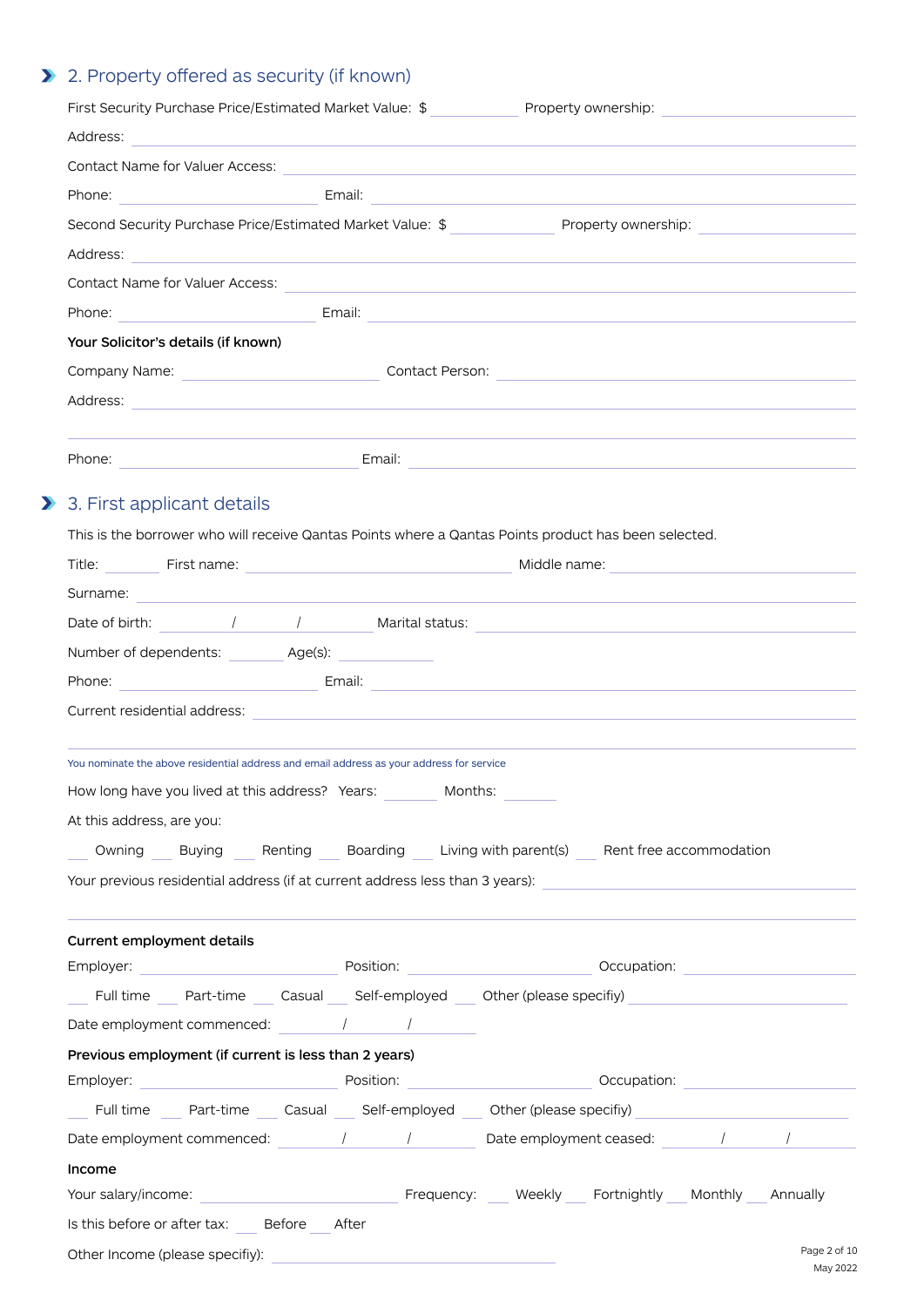# 4. Joint applicants details

| Are you the partner/spouse of the first applicant: Yes No                                |                                                                                                                                                                                                                                      |
|------------------------------------------------------------------------------------------|--------------------------------------------------------------------------------------------------------------------------------------------------------------------------------------------------------------------------------------|
|                                                                                          | Middle name: <u>contract and contract and contract and contract and contract and contract and contract and contract and contract and contract and contract and contract and contract and contract and contract and contract and </u> |
| Surname: Surname:                                                                        |                                                                                                                                                                                                                                      |
|                                                                                          |                                                                                                                                                                                                                                      |
| Number of dependents: Age(s):                                                            |                                                                                                                                                                                                                                      |
|                                                                                          | Phone: 2008. [2018] [2019] [2019] [2019] [2019] [2019] [2019] [2019] [2019] [2019] [2019] [2019] [2019] [2019] [2019] [2019] [2019] [2019] [2019] [2019] [2019] [2019] [2019] [2019] [2019] [2019] [2019] [2019] [2019] [2019]       |
|                                                                                          | Current residential address: experience of the contract of the contract of the contract of the contract of the                                                                                                                       |
| You nominate the above residential address and email address as your address for service |                                                                                                                                                                                                                                      |
| How long have you lived at this address? Years: Months:                                  |                                                                                                                                                                                                                                      |
| At this address, are you:                                                                |                                                                                                                                                                                                                                      |
|                                                                                          | Owning Buying Renting Boarding Living with parent(s) Rent free accommodation                                                                                                                                                         |
|                                                                                          | Your previous residential address if less than 3 years: [14] The Content of the Content of the Content of the Content of the Content of the Content of the Content of the Content of the Content of the Content of the Content       |
| Current employment details                                                               |                                                                                                                                                                                                                                      |
|                                                                                          |                                                                                                                                                                                                                                      |
|                                                                                          | Full time Part-time Casual Self-employed Other (please specifiy)                                                                                                                                                                     |
|                                                                                          |                                                                                                                                                                                                                                      |
| Previous employment (if current is less than 2 years)                                    |                                                                                                                                                                                                                                      |
|                                                                                          | Employer: example and the control of Position: the control of the Control of Company Control of the Control of Company Control of the Control of the Control of the Control of the Control of the Control of the Control of th       |
|                                                                                          | Full time Part-time Casual Self-employed Other (please specifiy)                                                                                                                                                                     |
|                                                                                          | Date employment commenced: $\sqrt{2}$ / Date employment ceased: $\sqrt{2}$ /                                                                                                                                                         |
| Income                                                                                   |                                                                                                                                                                                                                                      |
| Your salary/income:                                                                      | Frequency: Weekly Fortnightly Monthly Annual                                                                                                                                                                                         |
| Is this before or after tax: Before After                                                |                                                                                                                                                                                                                                      |
| Other Income (please specify):                                                           |                                                                                                                                                                                                                                      |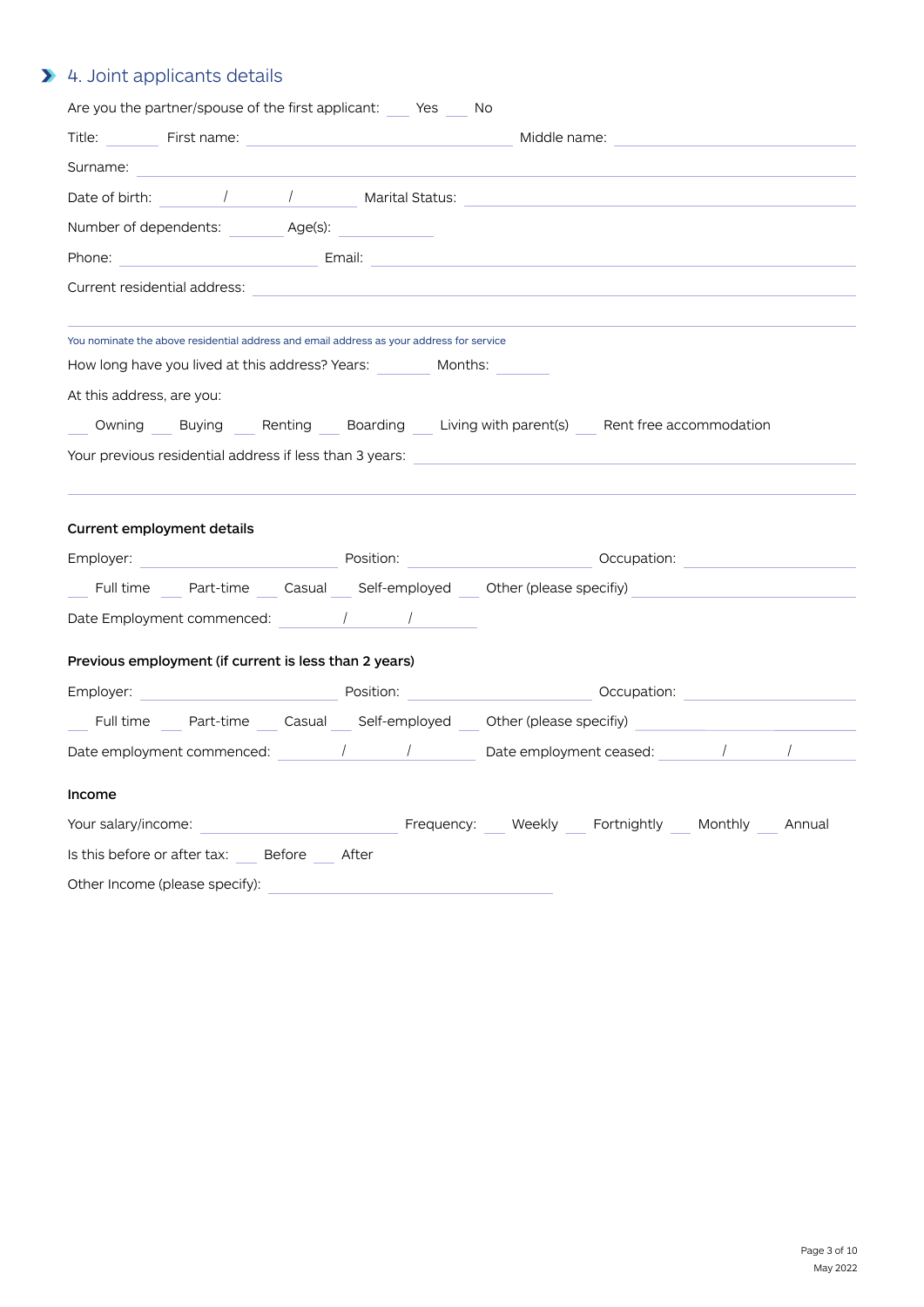# **5.** Assets and liabilities

#### Assets

| <b>Description</b>        | <b>Details</b> | <b>Estimated Value</b>                        |
|---------------------------|----------------|-----------------------------------------------|
| Property                  |                | \$                                            |
| Property                  |                | $\, \, \raisebox{12pt}{$\scriptstyle \$}$     |
| Property                  |                | \$                                            |
| Motor vehicle             |                | $\, \, \raisebox{12pt}{$\scriptstyle \circ$}$ |
| Motor vehicle             |                | \$                                            |
| Personal Effects/Contents |                | $\, \, \raisebox{12pt}{$\scriptstyle \circ$}$ |
| Savings Account           |                | \$                                            |
| Savings Account           |                | $\, \, \raisebox{12pt}{$\scriptstyle \circ$}$ |
| Savings Account           |                | \$                                            |
| Superannuation            |                | $\, \, \raisebox{12pt}{$\scriptstyle \circ$}$ |
| Superannuation            |                | \$                                            |
| Other Investments/Shares  |                | \$                                            |

### Liabilities

| <b>Description</b>           | <b>Monthly Payments</b>                           | <b>Facility Limit</b> | <b>Outstanding Balance</b> | Where is the<br>account held? |
|------------------------------|---------------------------------------------------|-----------------------|----------------------------|-------------------------------|
| Home loan                    | \$                                                | \$                    | \$                         |                               |
| Home loan                    | \$                                                | $\mathfrak{S}$        | \$                         |                               |
| Home loan                    | \$                                                | \$                    | \$                         |                               |
| Personal loan                | $\, \, \raisebox{-1.5pt}{\text{\circle*{1.5}}}\,$ | $\frac{1}{2}$         | \$                         |                               |
| Personal loan                | \$                                                | $\mathfrak{P}$        | \$                         |                               |
| Car Loan/Lease/Hire Purchase | $\frac{1}{2}$                                     | $\frac{1}{2}$         | \$                         |                               |
| Credit card                  | \$                                                | \$                    | \$                         |                               |
| Credit card                  | $\, \, \raisebox{-1.5pt}{\text{\circle*{1.5}}}\,$ | $\frac{1}{2}$         | \$                         |                               |
| Credit card                  | \$                                                | \$                    | \$                         |                               |
| Overdraft                    | \$                                                | $$\mathfrak{P}$$      | \$                         |                               |
| Other (Specify)              | \$                                                | \$                    | \$                         |                               |
| Other (Specify)              | \$                                                | \$                    | \$                         |                               |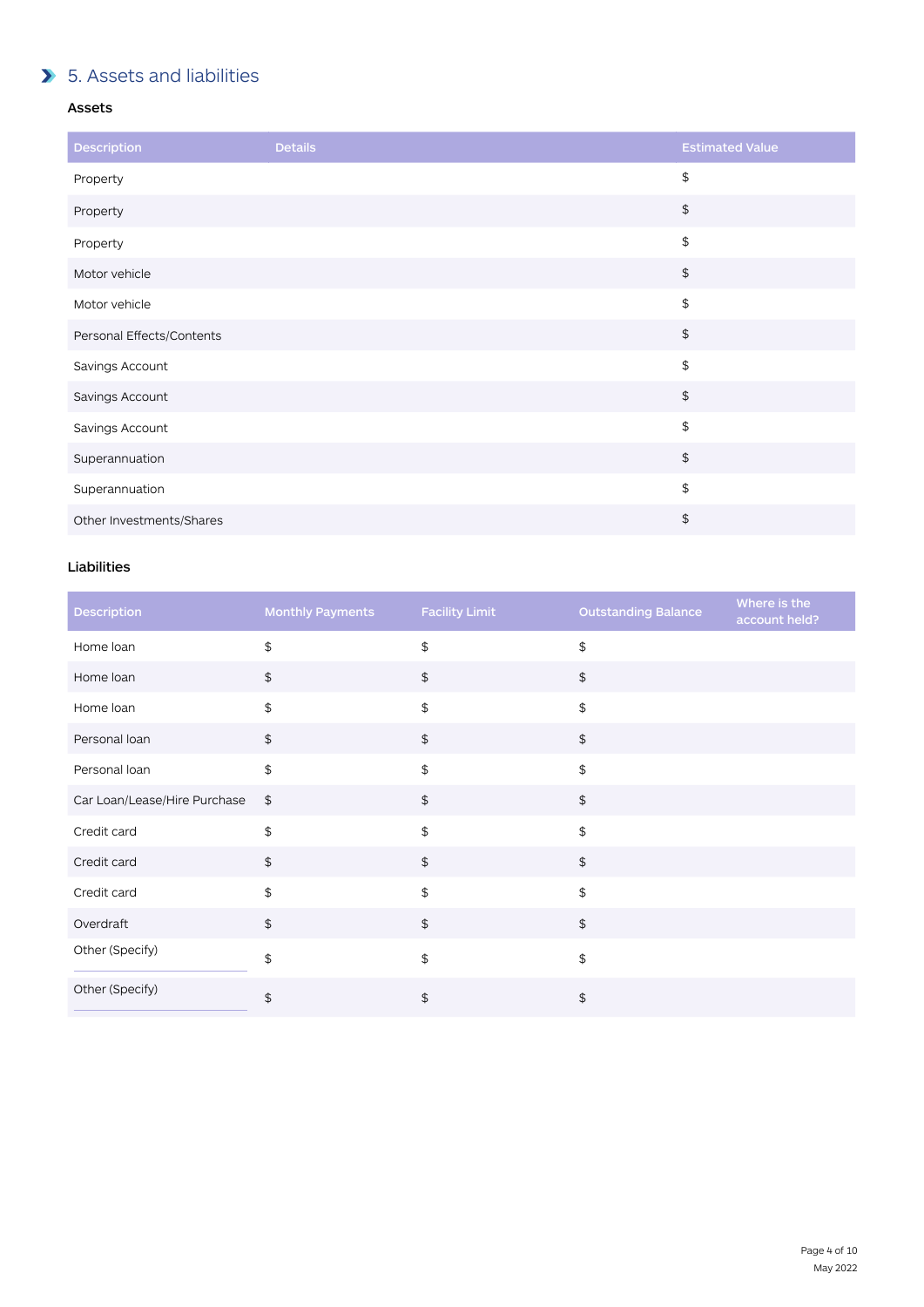#### General expenses

| <b>Description</b>                             | <b>Monthly Payments</b>                                 |
|------------------------------------------------|---------------------------------------------------------|
| Food & groceries                               | $\, \, \raisebox{-1.5pt}{\text{\circle*{1.5}}}\,$       |
| Clothing                                       | $\,$                                                    |
| Communications (phones, internet)              | $$\mathfrak{s}$$                                        |
| Subscription services (e.g. Foxtel, Netflix)   | $\, \, \raisebox{-1.5pt}{\ensuremath{\mathfrak{sp}}\,}$ |
| Car costs (registration, green slip, services) | $\, \, \raisebox{-1.5pt}{\ensuremath{\mathfrak{sp}}\,}$ |
| Travel costs (train, bus, petrol)              | $\, \, \raisebox{-1.5pt}{\ensuremath{\mathfrak{sp}}\,}$ |
| Electricity & Gas                              | $\, \, \raisebox{-1.5pt}{\ensuremath{\mathfrak{sp}}\,}$ |
| Land Rates and/or Strata fees                  | $\,$                                                    |
| Water rates                                    | $\, \, \raisebox{-1.5pt}{\ensuremath{\mathfrak{sp}}\,}$ |
| Car Insurance                                  | $\, \, \raisebox{-1.5pt}{\ensuremath{\mathfrak{sp}}\,}$ |
| House Insurance                                | $\, \, \raisebox{-1.5pt}{\ensuremath{\mathfrak{sp}}\,}$ |
| Life Insurance                                 | $\, \, \raisebox{-1.5pt}{\text{\circle*{1.5}}}\,$       |
| Health Insurance                               | $\, \, \raisebox{-1.5pt}{\ensuremath{\mathfrak{sp}}\,}$ |
| Gym                                            | $\,$                                                    |
| Other (specify)                                | \$                                                      |

Do you expect any significant changes to your financial situation in the next 12-24 months?

| No.                          |  |  |
|------------------------------|--|--|
| Yes (please provide details) |  |  |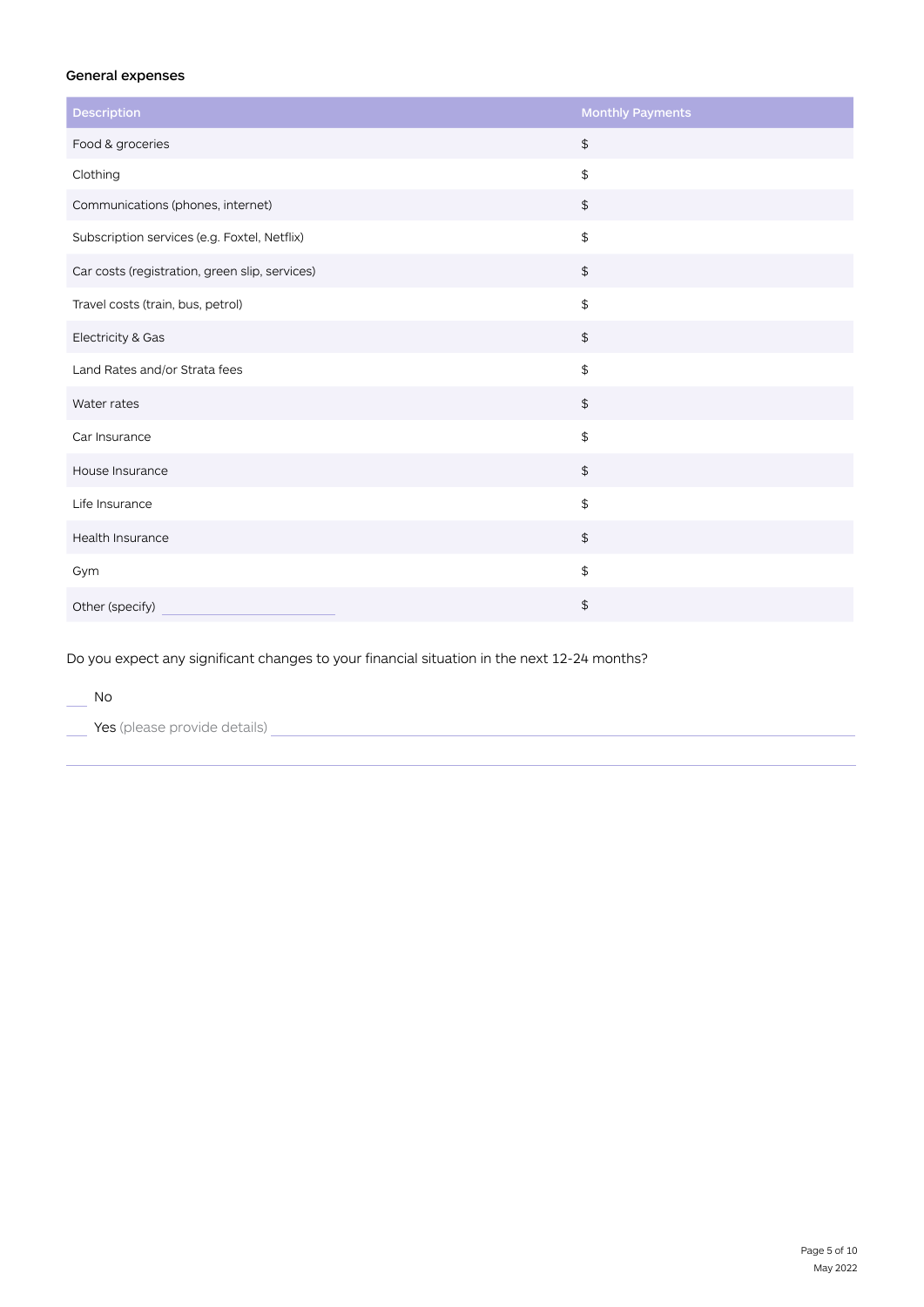### Important Information and Declarations

# **X** Consent to electronic communications

By submitting this application, you consent to receiving notices and other documents – including notices and other documents under the National Credit Code, and disclosures for the purposes of the Corporations Act – from Qudos Bank electronically.

You acknowledge that:

- > We may no longer send paper copies of notices, statements, disclosures and other documents to you;
- > You need to check your email regularly for notices, statements, disclosures and other documents; and
- > You can withdraw your consent to receiving notices, statements, disclosures and other documents electronically at any time.

We will send electronic communications to the email address for service you have nominated in this application.

# Becoming a Member of Qudos Bank

Qudos Bank is 100% customer-owned, which means our customers and owners are the same. We exist for the benefit of our customers and community, not for making profit for the benefit of shareholders. You will become a shareholder (i.e. a 'Member') of Qudos Bank if your loan application is approved.

# **X** Notice of AGMs and Directors Elections

Notices are important because they inform you about matters in relation to which you may wish to attend AGMs, for example, voting on Directors Elections and any special resolutions.

We encourage all Members to attend AGMs as this enables you to participate in the governance of Qudos Bank and its future direction. It's your opportunity as our owners to ask questions about, and comment on, the management of Qudos Bank, its financial standing and performance. You can also ask the auditor of Qudos Bank questions about the conduct of the audit of Qudos Bank and the preparation and content of the auditor's report.

You can have your say by voting on any proposal to amend the constitution of Qudos Bank or on any other matter in relation to the management of Qudos Bank. If you can't attend in person, you can appoint a proxy to attend and vote for you at the meeting.

We will always provide notice of AGMs and Directors Elections through a variety of different electronic means, for example, on our website and in Online Banking. And we'll also publish a notice of meeting in The Australian newspaper and in our branches around Australia. If you have an email address registered with us, we will also email you a notification alert about the AGM and voting process, and where you can go to obtain further information. If you would like to receive an individual notice in the mail, please send us a Secure Mail or call us on 1300 747 747.

If you don't elect to receive individual notice, we're not required to send a paper notice to you. However, you can change your mind at any time, just let us know and we'll change your preferences in our systems.

# **X** Constitution and Annual Reports

You can obtain our Constitution and Annual Reports from our website [at qudosbank.com.au/about-us/corporate](https://www.qudosbank.com.au/about-us/corporate-information/)[information/.](https://www.qudosbank.com.au/about-us/corporate-information/)

### **Disclosure documents**

If your loan application is approved, we will open a Qudos Bank savings account in your name with a linked Visa Debit card and online banking. You should read our Financial Services Guide and Terms and Conditions for Savings Accounts and Payment Services carefully. These documents are available on our website at [qudosbank.com.au/support/legal/.](https://www.qudosbank.com.au/support/legal/)

We will provide disclosure documents and statements in connection with your savings account electronically by making them available on our website at [qudosbank.com.au/support/legal/](https://www.qudosbank.com.au/support/legal/) or in Online Banking.

By submitting this application, you consent to Qudos Bank giving you disclosure documents and statements in connection with your savings account by making them available on our website or in Online Banking. If you wish to opt out of receiving disclosure documents and statements via our website or Online Banking, let us know within 7 days by calling us on 1300 747 747.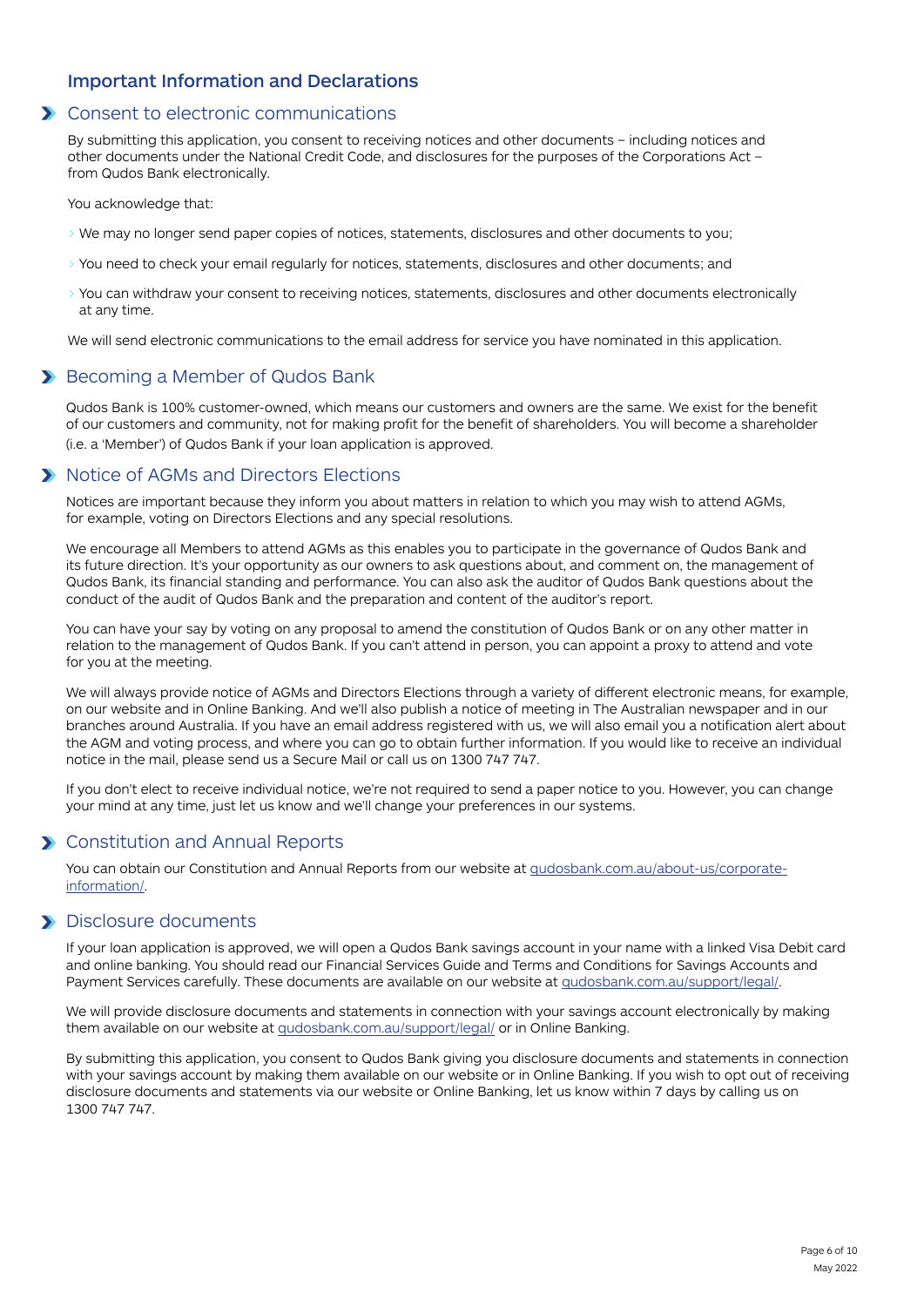# **>** Privacy Notice and Credit Report

Qudos Bank's Privacy Notice and Privacy Policy sets out how we collect, use and disclose your personal and credit information.

I confirm that I have read and understood Qudos Bank's Privacy Notice and Privacy Policy, and I consent to the use and disclosure of my personal and credit information as set out in the Privacy Notice and Privacy Policy.

#### Primary applicant

| Name:                           | Signed: | Date: |  |
|---------------------------------|---------|-------|--|
| Joint applicant (if applicable) |         |       |  |
| Name:                           | Signed: | Date: |  |

# Electronic identification verification

The Anti-Money Laundering and Counter-Terrorism Financing Act 2006 requires Qudos Bank to verify your identity before providing you with any of our financial services. We verify your identity through a third party service provided by Equifax Australia, whose Privacy Policy is available here.

I understand and agree that:

- > The personal information that I provide may be disclosed to an organisation, including a credit reporting body, document issuer or official record holder, to verify my identity;
- > The organisation will give Qudos Bank a report of whether or not the information Qudos Bank holds matches information held by the organisation; and
- > If Qudos Bank uses these methods and is unable to verify my identity in this way, Qudos Bank will let me know and may also, if required, use information about my Australian Passport, state or territory driver licence, Medicare card, citizenship certificate, birth certificate and any other identification documents to match those details with the relevant registries using third party systems and to record the results of that matching.

#### Primary applicant

| Name:                           | Signed: | Date: |  |
|---------------------------------|---------|-------|--|
| Joint applicant (if applicable) |         |       |  |
| Name:                           | Signed: | Date: |  |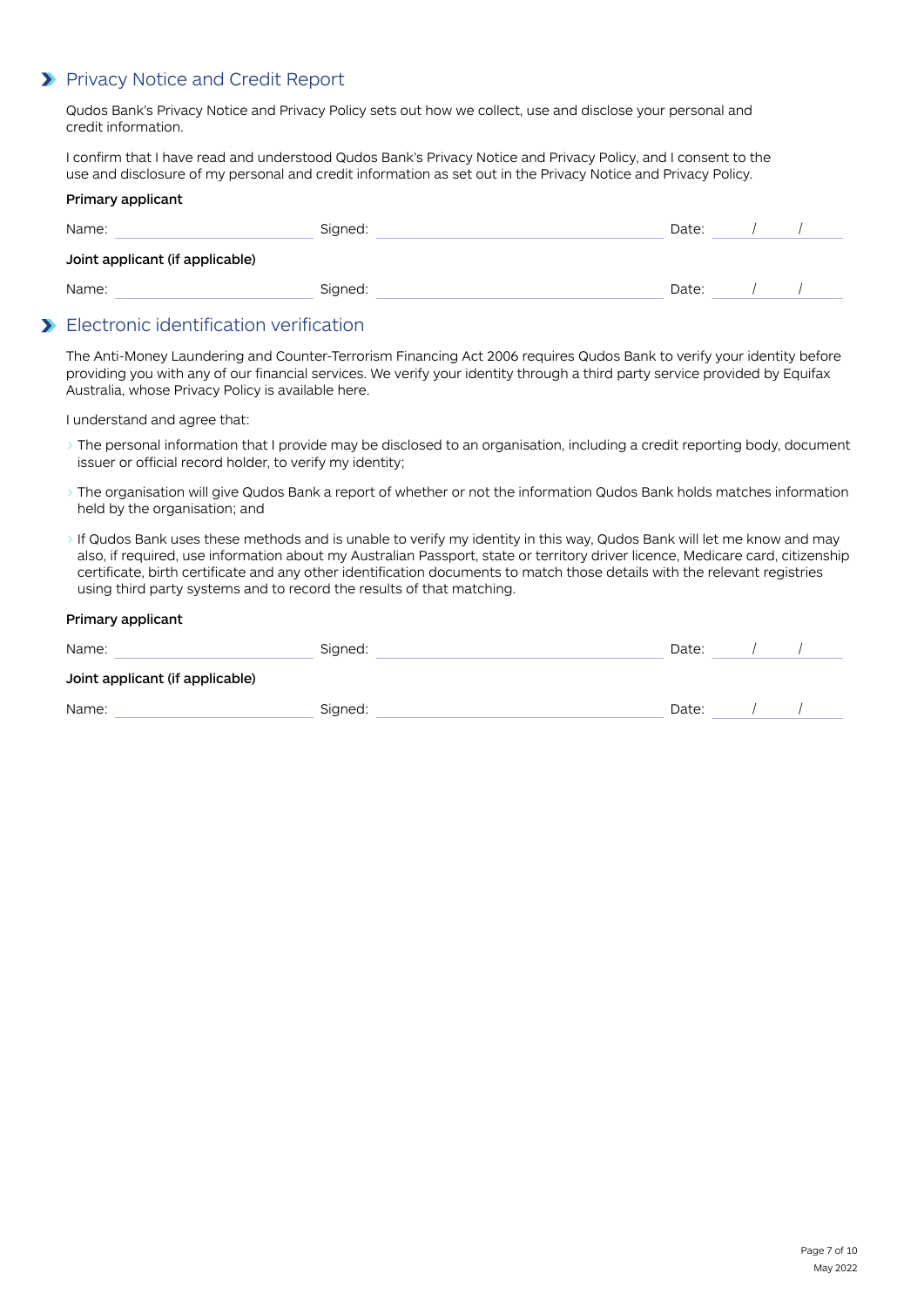# **Declarations**

#### Information provided in this application

I declare and warrant that the details of my financial position provided in this application are true, complete and accurate in all respects.

I acknowledge that Qudos Bank is basing its decision on whether or not to approve the loan on the details provided in this application.

#### Membership and other products

If my loan application is approved, I agree to apply for membership of Qudos Bank and for a general savings account with a linked Visa Debit card and online banking.

I agree to be bound by the Qudos Bank Constitution and acknowledge that I have read and received the Qudos Bank Financial Services Guide and Terms and Conditions for Savings Accounts and Payment Services available from our website at [qudosbank.com.au/support/legal/.](https://www.qudosbank.com.au/support/legal/)

(If applicable) I also acknowledge that I have read and received the Qantas Points Banking Rewards Program Terms and Conditions (available from our website at [qudosbank.com.au/support/legal/\)](https://www.qudosbank.com.au/support/legal/).

(If applicable) I also acknowledge that I have read and received the Value Package Terms and Conditions (available from our website at [qudosbank.com.au/support/legal/\)](https://www.qudosbank.com.au/support/legal/).

#### Electronic signature

I acknowledge that if my loan application is approved, I will be required to sign the home loan contract electronically.

#### Primary applicant

| Name:                           | Signed: | Date: |  |
|---------------------------------|---------|-------|--|
| Joint applicant (if applicable) |         |       |  |
| Name:                           | Signed: | Date: |  |

### **Home Loan checklist**

Thank you for your application. To help us to process your application as quickly as possible, please include the following documents for all borrowers with your completed form.

#### Income

| Wages<br>Self employed<br>Retired<br>Rental income | $\geq$ 3 most recent payslips, together with your transaction account showing salary credits<br>$\rightarrow$ last 2 tax returns (personal & business), together with ATO notice of assessments<br>$\geq$ Centrelink or Superannuation income statement<br>$\rightarrow$ rental statement |
|----------------------------------------------------|-------------------------------------------------------------------------------------------------------------------------------------------------------------------------------------------------------------------------------------------------------------------------------------------|
| Assets                                             |                                                                                                                                                                                                                                                                                           |
| House/Land<br>Savings                              | $\rightarrow$ most recent rates notice<br>$\rightarrow$ if not with Qudos Bank, most recent statement of account                                                                                                                                                                          |
| Liabilities                                        |                                                                                                                                                                                                                                                                                           |
| Loans/credit cards                                 | $\rightarrow$ last 3 months statements for Credit Cards and 6 months statements for Home Loans.<br>and Personal Loans, confirming satisfactory conduct                                                                                                                                    |
| Other                                              |                                                                                                                                                                                                                                                                                           |
| Construction                                       | $\rightarrow$ builder's contract/quote, Council development approval, plans, builder's insurance                                                                                                                                                                                          |

Please note: Additional information may be required during the application process.

Send your application and documents to Locked Bag 5020 Mascot NSW 1460, fax to 02 9582 3309 or visit your nearest branch. If you need any help or have any questions, call 1300 747 747 or email us at lending@qudosbank.com.au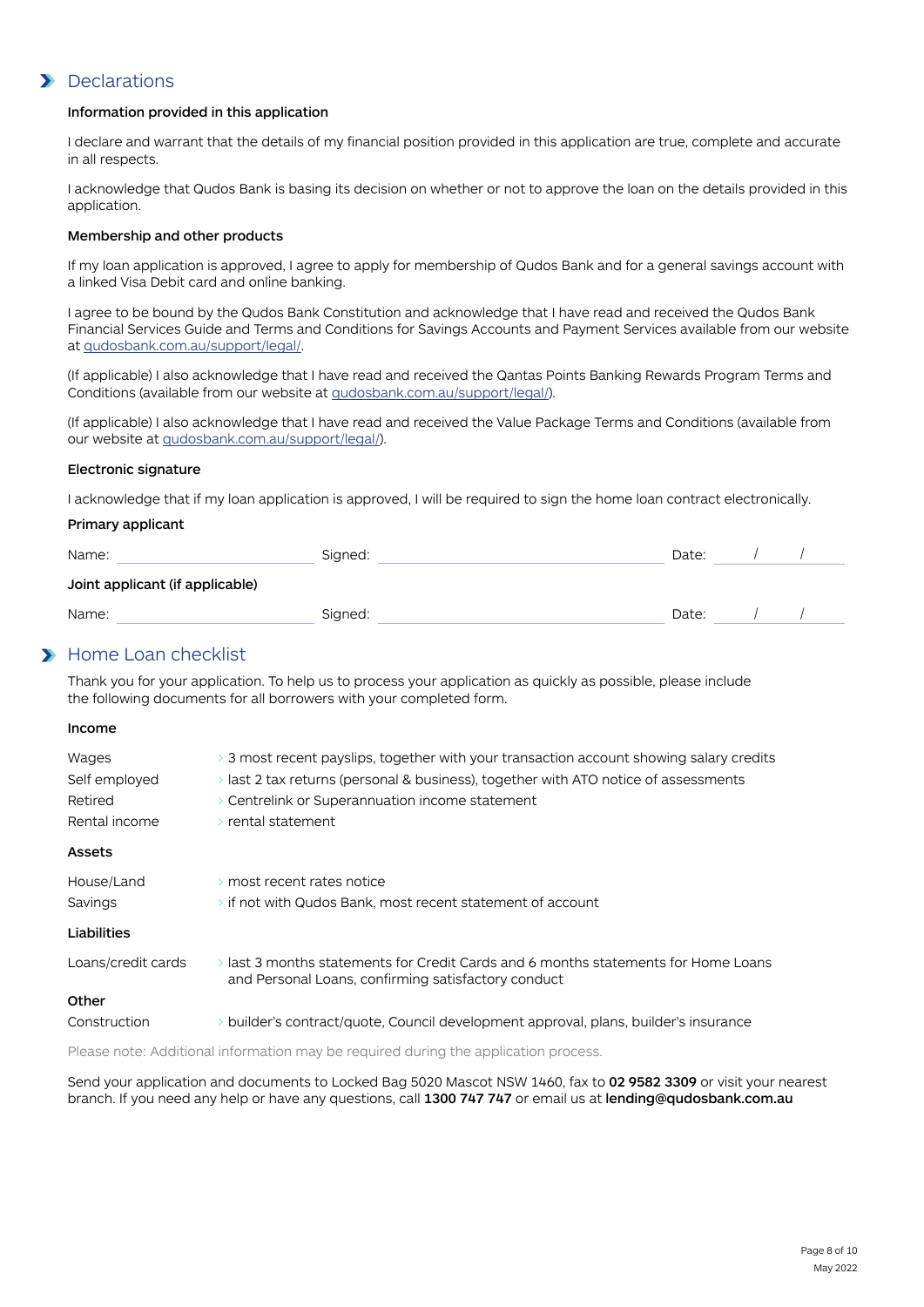# **>** Privacy Notice

This Privacy Notice sets out:

- > How and why we collect and use your information
- > How you may access your information held by us
- > What happens if you do not wish to provide us with information
- > Whether we provide your information to other entities
- > The availability of our Privacy Policy
- > When we can disclose certain information to a credit reporting body
- > How a credit reporting body may use your information
- > Whether we disclose your information overseas and if so, where
- > How you can contact us

#### Collection & use of your information

We collect and use your information to:

- > Provide you with membership benefits, financial services and products or information about those benefits, services and products
- > Provide you with information about financial services and products from 3rd parties we have arrangements with
- > Conduct market and demographic research in relation to the products and services you and other members acquire from us
- > To comply with legislative requirements and to prevent fraud and other criminal activities
- > Establish your eligibility for a loan
- > Establish your capacity to repay a loan

The law also requires us to collect and hold your information:

- > For our register of members under the Corporations Act
- > To verify your identity under the AML/CTF Act
- > To assess your capacity to pay a loan under the National Consumer Credit Protection Act

#### How we collect information

We will collect information about you and your financial position from you directly (including in application forms and during our communication with you).

When you apply for a loan, we will collect information about your credit history (including previous applications for credit as well as your repayment history) from a credit reporting body.

We may also collect personal information about you from other people and organisations, for example, your representatives, your employer and service providers, including to prevent fraud.

We may, from time to time, collect sensitive information about you including your health information if you disclose this to us during your communications with us (e.g. as part of a hardship application or during a phone call with us).

If you give us personal information about someone else (e.g. a joint borrower or guarantor), please show them a copy of this Notice so they may understand how their personal information may be used or disclosed by us in connection with your dealings with us.

#### What if you don't wish to provide us with information?

If you do not give us the information we require, we may not be able to admit you to membership or provide you with the financial products and services you applied for.

#### How you can access your information

You can request access to your information at any time.

#### Providing your information to credit reporting bodies

The credit reporting body we disclose information to is Equifax Australia (Equifax).

If you do not make your repayments when they fall due or commit a serious credit infringement, we may disclose this to Equifax.

Any information we provide to Equifax will be included in reports provided to credit providers to help them to assess your creditworthiness.

When you have a loan with us, we may disclose the following to Equifax:

- The fact that you have applied for a loan
- > Details of the loan, when approved
- > When payments are due
- > Your repayment history with us

You can ask Equifax not to use your information for prescreening of direct marketing by a credit provider. You can also ask them not to use or disclose your information if you reasonably believe that you have been or are likely to be a victim of fraud.

Equifax's policy on the management of information is available at [equifax.com.au.](http://equifax.com.au)

You can contact Equifax by:

Phone – 1300 762 207

Mail – Level 15/100 Arthur Street, North Sydney NSW 2060

#### Providing your information to other entities

We disclose your information to other entities. We can disclose your information to:

- > Entities that verify identity
- > Providers of payments and card services, when you make a transaction using a payment service or a card
- > Lawyers, conveyancers, accountants, brokers, agents and other service providers who represent you and/or provide services to you
- > Contractors for statement printing and mail out, card and cheque production, market research or direct marketing